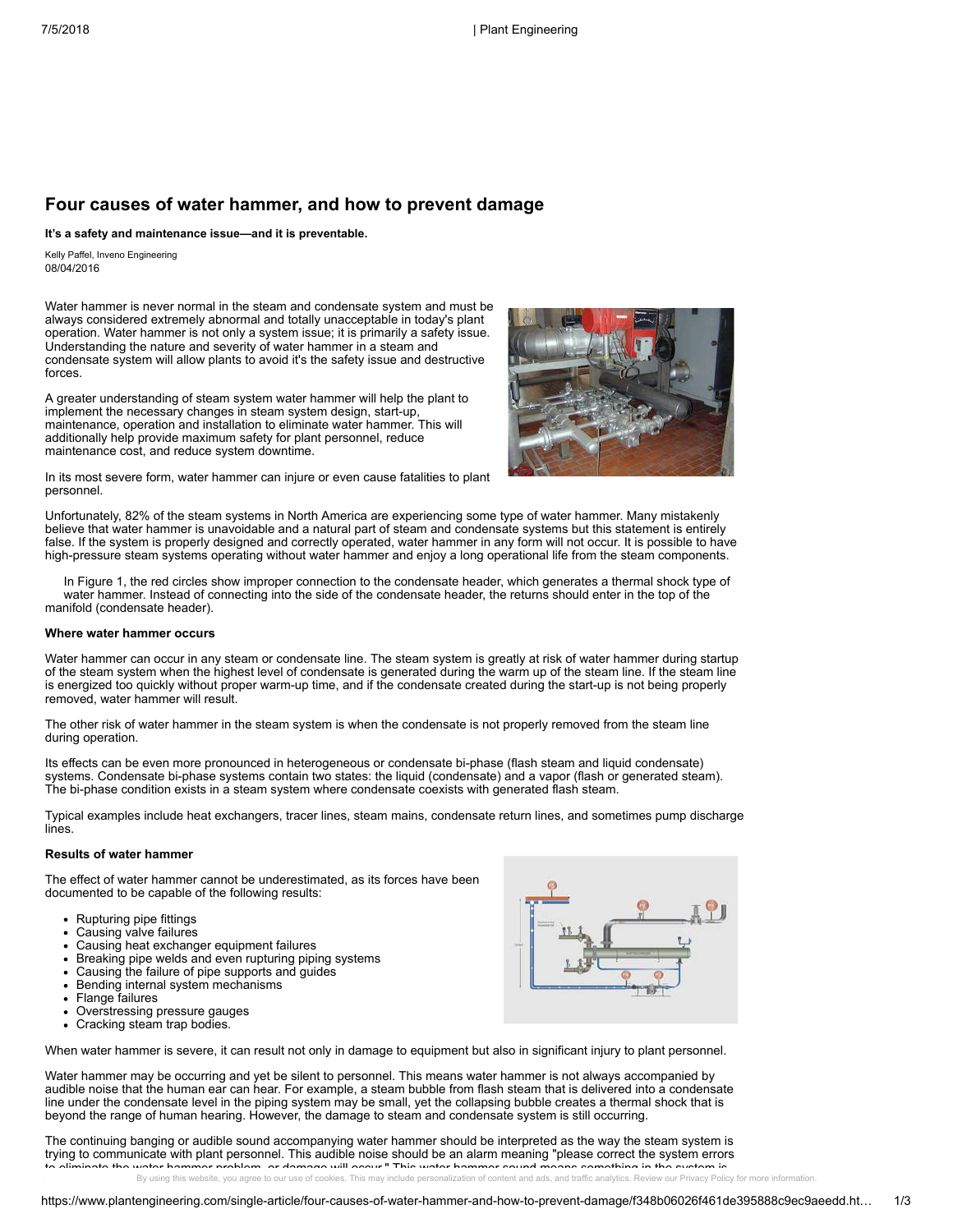# 7/5/2018 | Plant Engineering

Evidence gathered while conducting root cause analysis on steam component failure suggested that water hammer causes 67% of premature component failures.

#### **Water hammer: four causes**

There are four typical conditions have been identified as causes of the violent reactions known as water hammer. These conditions are:

- Hydraulic shock
- Thermal shock
- Flow shock
- Differential shock.

Here's a look at each one.



# *Hydraulic shock*

A small percentage of the water hammer problems found in a steam system are caused by hydraulic shock. This type can be easily described by using the example of a home faucet. When the faucet in a home opens, a solid shaft of water is moving through the pipes from the point where it enters the house to the outlet of the faucet. This could be 200 lb of water moving at 10 ft/s or about 7 mph. When the faucet is suddenly shut, it could be compared to a 200-lb hammer coming to a stop. There is a noticeable "bang" heard in the system when the faucet is closed. This shockwave sound is similar to a hammer hitting a piece of steel. The shock pressure wave of about 300-psi is reflected back and forth from end to end until the energy is dissipated in the piping system.

This is the same action that can take place in the discharge piping in a condensate pump system when pumps (electric or steam motive) are used in an on/off operation with large condensate pumping capabilities. The pumping system normally has check valves installed on the pump outlet. As the pump starts and stops, hydraulic shock can occur as the condensate flow rapidly stops and the check valves restrict the flow in one direction.

#### Solutions:

1. Condensate capacities above 12,000 lb/h use a continuous flow pumping system that incorporates a variable speed drive motor or a level control valve in the discharge line of the condensate pump (pump operates continuously).

2. Use disk type check valves on the pump discharge instead of the common swing type.

### *Thermal shock*

One pound of steam at 0 psig occupies 1,600 times the volume of a pound of water at atmospheric conditions. This ratio drops proportionately as the condensate line pressure increases. When the steam collapses, water is accelerated into the resulting vacuum from all directions at great speed.

In bi-phase condensate systems, steam bubbles may be introduced below the level of condensate in a condensate line. For example, a branch line from a steam trap station may be piped to the bottom of a condensate main header, as shown in Figure 2.

For example: Steam is introduced into the heat exchanger (P2) at 100 psig or 338 F and condensate at P3 will be 338 F. When the condensate passes through the steam trap station at P4, which at a lower pressure a percentage of the liquid



will flash to steam due to the low pressure/temperature relationship. When the flash steam bubble flows to P5 and is introduce below the condensate level in the condensate piping, the thermal differences will cause the flash steam bubble to collapse. During the collapsing, the water is accelerated an extremely high speed due to the vacuum that occurred when the bubble collapsed. The result is a pinging sound or when there is large quantity of flash steam (bubble is large) a very sharp banging sound.

Solutions: Connecting into the condensate header All condensate system branch lines must be connected into the top of the main condensate header: there is no exception. The condensate connection is at the top on the horizontal condensate main header and never into a vertical condensate header.

## *Flow shock*

Flow shock is most commonly caused by lack of proper drainage ahead of a steam line isolation valve or steam control valve. For example, consider a steam line isolation valve (typically used with pipe of 3 in. or larger) opened without the use of a warm-up. When the large valve is opened, steam rushes down a cold pipe, producing a large quantity of condensate at high velocity. This condensate will continue to build in mass as it travels along the pipe, and a large wave of condensate is created. The wave will travel at a high velocity until there is a sudden change in direction, possibly an elbow or valve in the line. When the condensate changes direction, the sudden stop will generate water hammer.

When a steam control valve opens, a slug of condensate enters the equipment at a high velocity. Water hammer is produced when the condensate impinges on the heat exchanger tubes or walls.

Solutions:

1. Installation and use of a warm-up valve that is shown in Figure 3.

2. Installation of a steam line drip leg pocket with a steam trap station ahead of the isolation valve. These recommendations will prevent water hammer during start-up, but it will also promote long valve life By using this website, you agree to our use of cookies. This may include personalization of content and ads, and traffic analytics. Review our [Privacy](https://www.plantengineering.com/about-us/privacy-policy.htm) Policy for more information

https://www.plantengineering.com/single-article/four-causes-of-water-hammer-and-how-to-prevent-damage/f348b06026f461de395888c9ec9aeedd.ht… 2/3